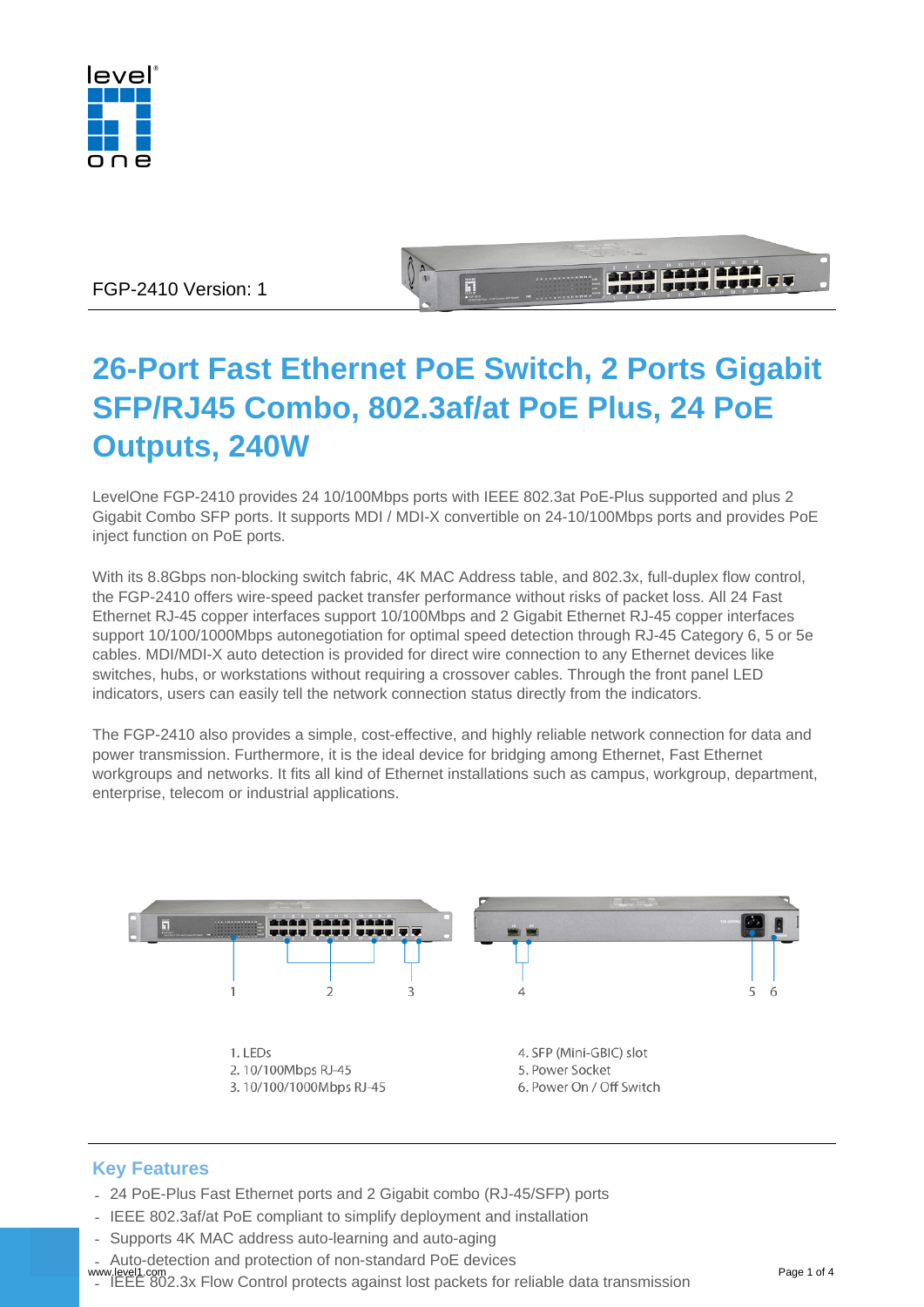- 19-inch metal housing
- Total PoE power budget: 240W, up to 30W per port

### **Works Well With**

-



**SFP-3001** 1.25G MMF SFP Transceiver, 550m, 850nm

### **SFP-3711** 1.25G SMF SFP Transceiver, 120km, 1550nm

### **Specifications**

### **System Specifications**

#### Standards & Protocols:

IEEE 802.3 10-BASE-T, Ethernet IEEE 802.3u 100-BASE-TX, Fast Ethernet IEEE 802.3ab 1000BASE-T, Gigabit Ethernet IEEE 802.3x Full-duplex Flow Control IEEE 802.3af Power over Ethernet (PoE) IEEE 802.3at Power over Ethernet Plus (PoE+)

#### Buffer Memory:

352KB

#### Connectors and Cabling:

24 x 10/100Base-TX RJ-45 PoE Ports 2 x 10/100/1000Base-T RJ-45 Ports with 2 shared 1000Base-X SFP Slot

Button: Power On/Off Switch

Indicator: Power; Link/Active; PoE

# Transmission Method:

Store-and-Forward

Power:

Power Consumption: < 250W Power Input: 100-240V AC, 50-60 Hz, 5A, Internal Power Supply

### **Features**

#### PoE:

Power Budget: Max. 240W Power Output: 56V DC, up to 30W per port Protection: PoE over current & PoE circuit sorting protection, PD classification identity Pin Assignment: 1/2(+), 3/6(-)

**Performance**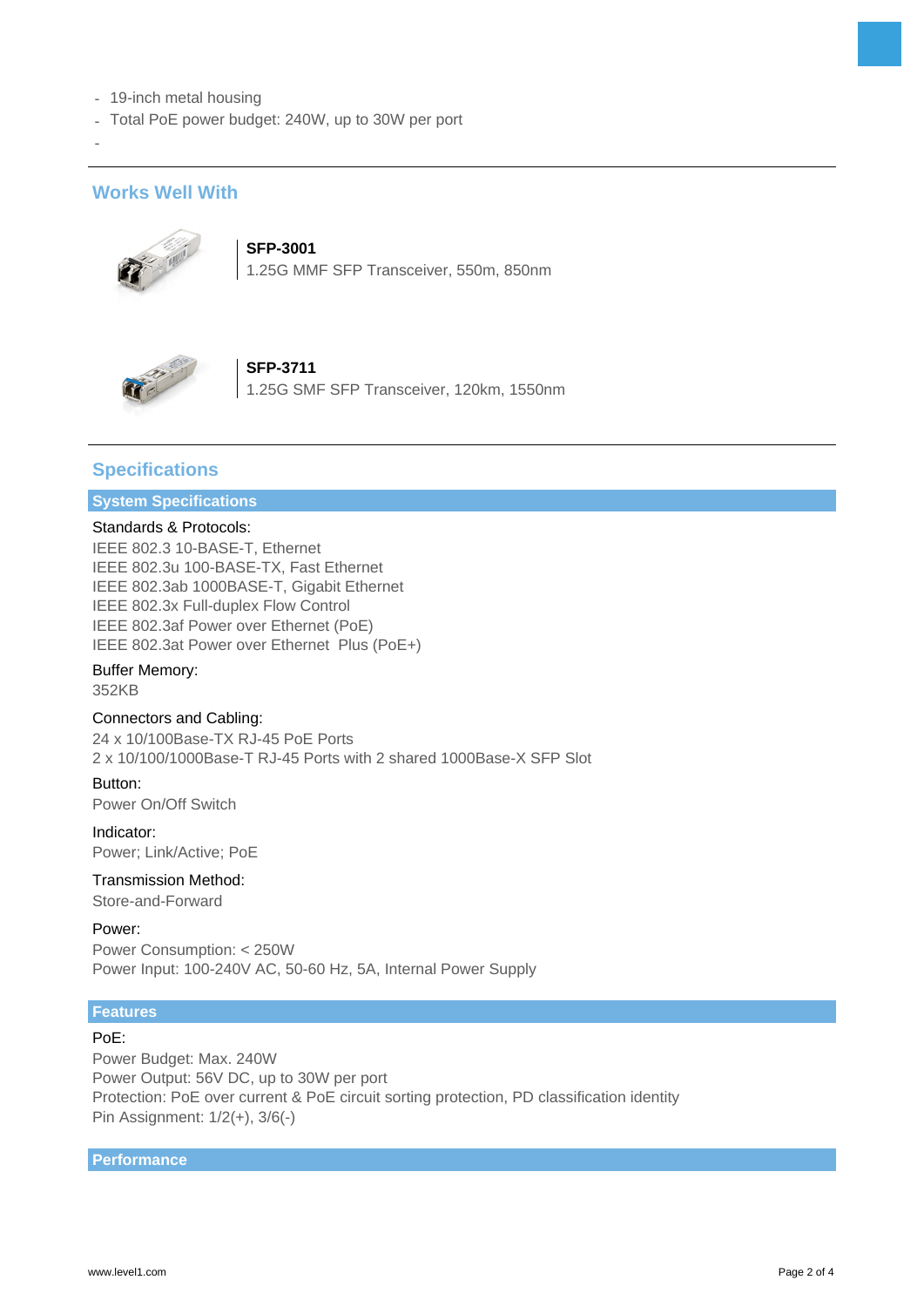Backplane (Gbps): 8.8Gbps

MAC Address Table: 4K

Data Transfer Rate: 10/100/1000Mbps

### Packet Forwarding Rate:

1000Mbps port - 1,488,000pps 100Mbps port - 148,000pps 10Mbps port - 14,880pps

### **Environment**

Temperature (°C): Operating: 0°C ~ 45°C Storage: - 40°C ~ 70°C

Humidity (Non-condensing): Storage: 10% ~ 90% Operating: 10% ~ 90%

### **Physical Specifications**

Dimensions (W x D x H mm): 200 x 480 x 44 mm

Weight (g): 3800 g

#### **Others**

Approval and Compliance: FCC, CE

Deployment: Desktop and 19-inch rack-mountable